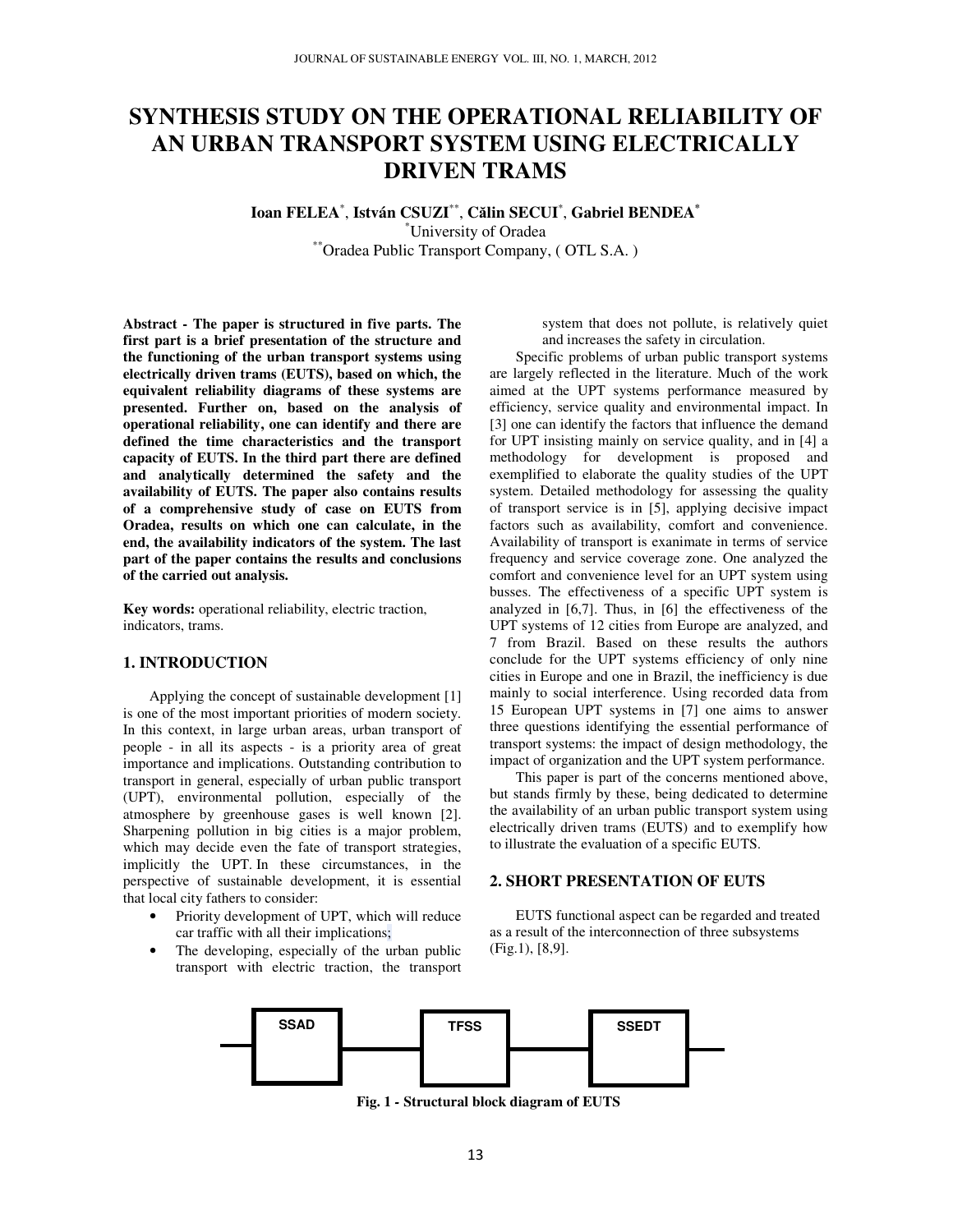Where:

**SSAD** - subsystem of electrical values adaptation of the electro-energetic system level (EES), the electrically driven trams (EDT) need;

**TFSS** - transfer subsystem (distribution) of electric energy (EE) between SSAD and EDT, including: bars of recovery stations (RS) and DC power supply grid from RS, including sections of the injection (SI), the contact sections (CS) and rails (R):

**SSEDT**- subsystem of powered trams covering the entire vehicle, actuators, with the transfer of EE (pantograph), with speed control equipment (controller, inverter, converter), with own facilities (lighting, thermal comfort) and other specific equipment and facilities.

UPT using EDT in Oradea started in 1906. EUTS of Oradea, operated by SC "Oradea Local Transport SA" (OTL), has the following features:

- Double rail length divided into five zones (Fig. 2): 39.86 km.
- The installed capacity in the five recovery substations: 5550 kVA.
- The total EDT: 73 of which, for maximum carrying capacity is required 44 pieces.
- Types of EDT used:

 $\rightarrow$  Produced by TATRA (Czech Republic), with DC motors without energy recovery, type KT4D (20 pieces) and T4D + B4D (43 pieces) in circulation, and two pieces of T4D processed for snow cleaning, as so in circulation a total of: 20  $+ 43 = 63$  pieces

 $\rightarrow$  Produced by SIEMENS (Austria) 151 ULF (Ultra Low Floor): 10 pieces.



**Fig. 2 – The zoning of TFSS at OTL** 

**METHOD** 

 $\rightarrow$  Average number of passengers served daily: 22,761.

- Average distance travelled 2,405,000 km a year; • Average daily consumption of EE: 8759.8
- MWh; • Average cost per passenger and km EE: 0.055 LEI / passenger  $x \text{ km} = 0.012$  Euro/passenger  $x$
- km; • Average cost of operation: 22,715 thousand lei;
- 

# • Average profitability index: 1,128.

## operating conditions [10,11,12,13]. In some cases, such as those of EUTS specific power equipment, laboratory

testing and tracking are wasteful exploitation that remain the only source of information on reliability. Information on equipment reliability is useful both for users (maintenance optimization) and for producers (the purpose of corrections in design and manufacture).

Operational reliability is determined in actual

**3. THE STUDYS OBJECTIVE AND WORKING** 

The study has as main objective:

- Determine of EUTS equipment and installations operational reliability (OR);
- Hierarchy of equipment and facilities according to their reliability;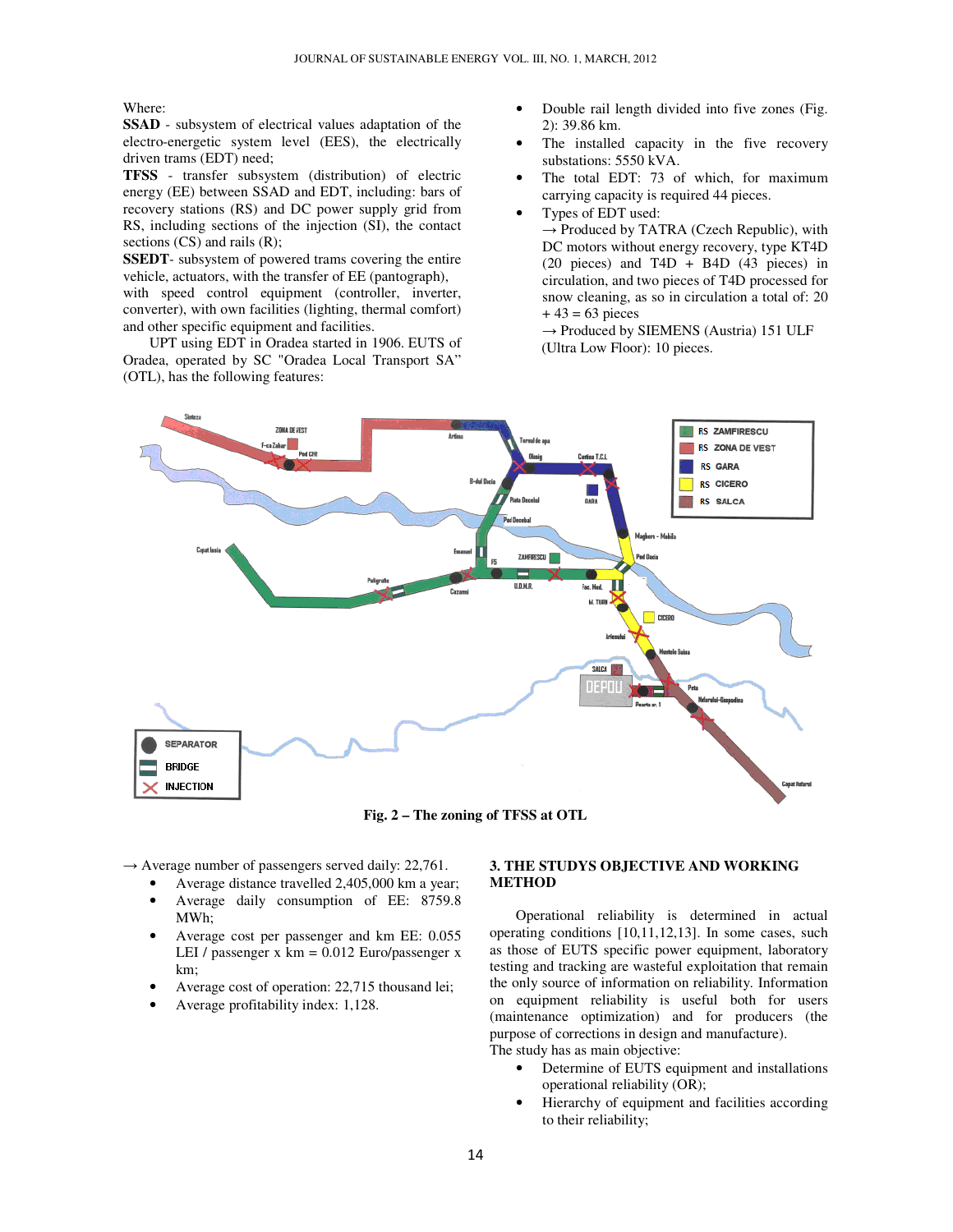- Identify causes and typical modes of failure;
- Determining values for basic indicators of reliability;
- Identify laws that shape the distribution of random variables "for proper functioning time" and "for maintenance".

The applied working methodology was that, typical for such studies [7,8,9] and is based on careful monitoring of operational behaviour of the equipment, recording and event characterization, processing and

interpretation of results. At OTL - EUTS, events recorded after equipment failure and during daily maintenance activities (DM), technical maintenance (TM) and prophylactic measurements.

Maintenance and operation staff of EUTS recorded in the books and records specific events, set in the OTL. Going through these documents held, first, information of interest to characterize EUTS - OR components in tables with the following structure [9]:

| Nr.  | <b>Component</b> | Date and    | Event description [fault element, fault | <b>Type and</b> | Maintena  |
|------|------------------|-------------|-----------------------------------------|-----------------|-----------|
| crt. | of EUTS          | time of the | method, causes                          | work            | nce time  |
|      | structure        | produced    |                                         | sheet           | [minutes] |
|      |                  | event       |                                         | number          |           |
|      |                  |             |                                         |                 |           |
|      |                  |             |                                         |                 |           |
|      |                  |             |                                         |                 |           |

**Table 1. – Synoptic events recorded EUTS components**

Systematization array of events was recorded on the three subsystems of EUTS: SSAD, TFSS and SSEDT. Please note that the number of events recorded with reference to SSAD and TFSS components is much lower than for SSEDT, where the level of information details is greater. This situation derives from the legal provisions [9], which are more stringent on monitoring the operation of EDT. Since January 2011, for an analysis of the maintenance of EDT, the internal decision OTL was to increase the detail of the EDT operation behaviour records, realizing, in addition to card occurrences (Table 1) and monthly summary, the following documents:

- Report maintenance activities;
- Synoptic situation of repeated failure for EDT;
- States for EDT:
- Failure for EDT;

In [9] one can find examples of summary tables above documents, which are intermediate between the books and records established and operating maintenance, charts and indicators that has been obtained by statistical processing of events based on statistical data recorded in the [2005 - 2010] period and the first half of 2011 for EDT.

Assessment results are presented in the following levels:

- Interpretation of data concerning events;
- Distribution of random variables and fundamental indicators of reliability of EDT;
- Global indicators of reliability of EDT.

# **4. STATISTICAL DATA INTERPRETATION ON RECORDED EVENTS AT OTL UTSUEDT.**

Results were obtained by processing primary information is presented successively, with reference to three of EUTS - SS.

#### **4.1. Results obtained on SSAD level**

SSAD components are subject to the preventive maintenance (PM) works (technical revision) at intervals of about six months. From existing records in the OTL results a few unwanted events, followed by corrective maintenance work on the elements of SSAD structure. Summary of events is shown in table 2.

**Tabel 2 – Summary of events followed by corrective maintenance (CM) on SSAD components** 

| Nr.              | The name of the                            | <b>YEAR/</b> Number of events $[U(T_A)]$ |                          |                |                             |                              |                         |  |
|------------------|--------------------------------------------|------------------------------------------|--------------------------|----------------|-----------------------------|------------------------------|-------------------------|--|
| Crt.             | unwanted event                             | 2006                                     | 2007                     | 2008           | 2009                        | 2010                         | <b>TOTAL</b> on 5 years |  |
| 1.               | Shutdown due to overload or wagon<br>fault | 57                                       | 65                       | 52             | 43                          | 922                          | 1139                    |  |
| 2.               | Lack of communication (computer<br>modem)  | 24                                       | 35                       | 17             | 14                          | 166                          | 256                     |  |
| 3.               | No voltage supply of the NES (6kV)         | 7                                        | 18                       | 16             | 13                          | 11                           | 65                      |  |
| $\overline{4}$ . | Switch coil lock                           | 14                                       | 7                        | 6              | 3                           |                              | 30                      |  |
| 5.               | <b>Injection Cable Fault</b>               | 5                                        | 7                        | 3              |                             | 7                            | 23                      |  |
| 6.               | Advanced wear of switch contacts           | 4                                        | 5                        | 4              | $\mathcal{D}_{\mathcal{L}}$ | $\qquad \qquad \blacksquare$ | 16                      |  |
| 7.               | Diode protection burnout                   |                                          | $\overline{\phantom{a}}$ | 4              | $\mathcal{D}_{\mathcal{L}}$ |                              | 11                      |  |
| 8.               | Switch coil burnout                        | 3                                        |                          | $\mathfrak{D}$ | $\mathfrak{D}$              | $\qquad \qquad \blacksquare$ | 8                       |  |
| 9.               | Pierced diode                              |                                          |                          | C              | 2                           |                              | 4                       |  |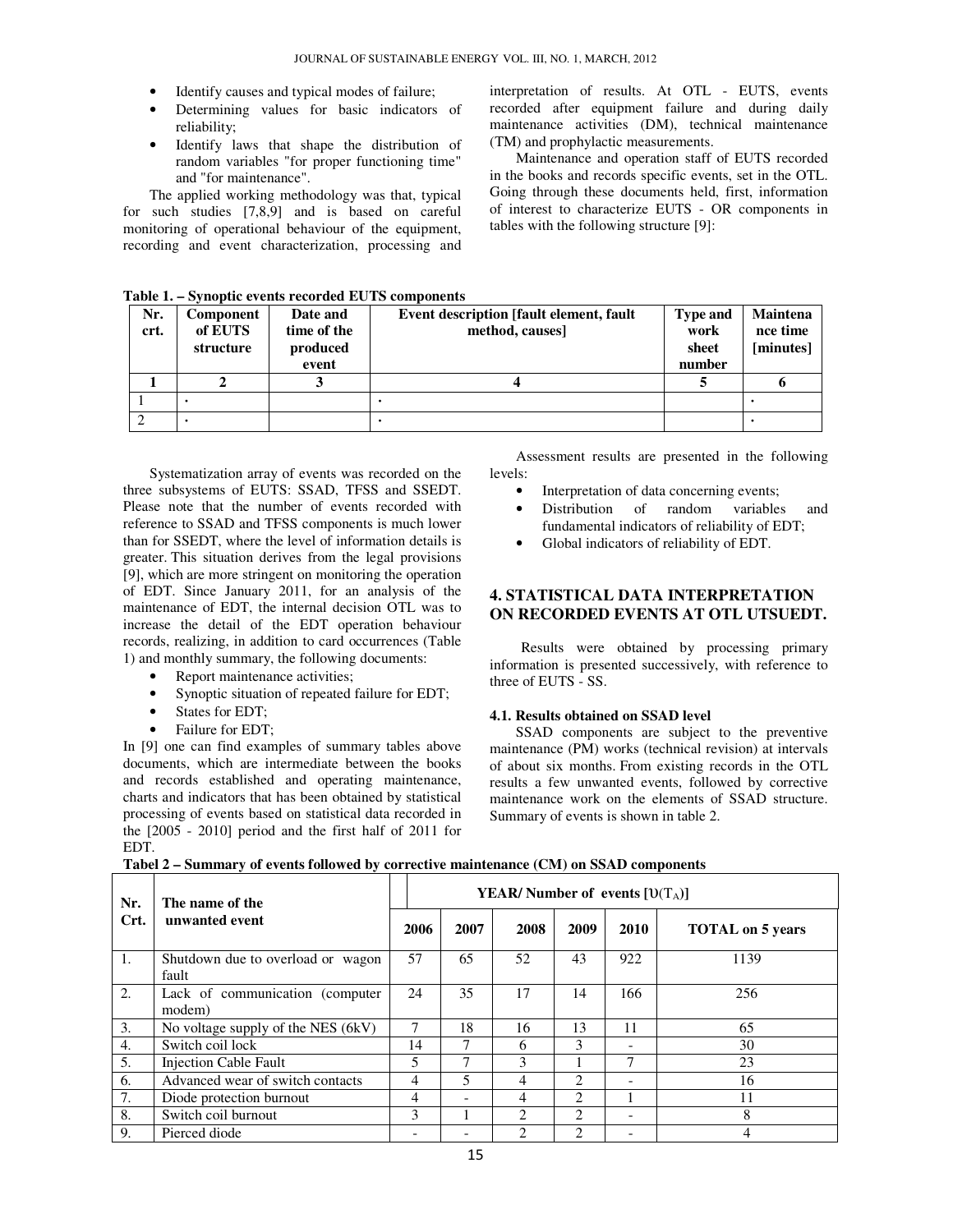For comparison, the number of occurrences of lack of power supply in the national energetic system (NES) "unwanted event is given in table 2, which estimates the level of safety associated with the NES on the connection points of the five RS. Number of events recorded and incomplete information on the characterization of events allows us to make a more complete statistical processing, to determine OR indicators such as total length of defects during the analysis  $[\beta(T_A)]$ , the average time of proper

operation [MTBF], average corrective maintenance time [MTCM(MTTR)], λ, µ.

#### **4.2. Results obtained on TFSS level**

**TFSS** components are very important both for security and availability EUTS, especially since there are no reservations in this subsystem. Therefore, TFSS components are subject to rigorous periodic inspections. In [9] provides detailed results of deep checks on the roadworthiness of TFSS. Statistically speaking, the main synthesis of unwanted events at EUTS rail structure (RS) for the 2006-2010 period are presented in table 3.

| Nr.  |                                                                          | <b>YEAR</b> |      |      |      |      |  |  |
|------|--------------------------------------------------------------------------|-------------|------|------|------|------|--|--|
| crt. | The name of the unwanted event                                           | 2006        | 2007 | 2008 | 2009 | 2010 |  |  |
| 1.   | Rail crossings faults (wear, tear, expansion)                            | 205         | 230  | 215  | 220  | 159  |  |  |
| 2.   | Rail Fractures (joints coupons, coupling different track)                | 395         | 380  | 175  | 162  | 155  |  |  |
| 3.   | Switch crossing faults (mobile arms, connection bars, bolts,<br>springs) | 55          | 70   | 73   | 67   | 39   |  |  |
| 4.   | Over widening (track changed, weakened grip)                             |             | Q    | 4    | h    | 6    |  |  |
| 5.   | TOTAL [v $(T_A)$ ]                                                       | 662         | 689  | 467  | 455  | 359  |  |  |

# **Table 3. Unwanted events at EUTS rail structure at OTL**

#### **4.3. Results obtained on SSEDT level**

SSEDT is equipped with a high degree of reservation. However, EDT actions are subject to systematic and targeted PM, based on strict rules [15,16,17]. Database events recorded with reference to SSEDT is much wider than the other two EUTS-SS of OTL and contains findings during the CM and the PM. Results are presented both separately and compared, on all EDT types. In tables 4 to 6 one can find the main components of EDT which recorded undesirable events (faults) in the 2005-2010 period.

| Nr.crt |                                  | <b>YEAR</b> |      |      |      |      |      | <b>TOTAL</b> |
|--------|----------------------------------|-------------|------|------|------|------|------|--------------|
|        | Subsystem or component           | 2005        | 2006 | 2007 | 2008 | 2009 | 2010 |              |
| 1.     | 2.                               | 3.          | 4.   | 5.   | 6.   | 7.   | 8.   | 9.           |
| ī.     | Electric cables                  | 21          | 61   | 25   | 29   | 22   | 12   | 170          |
| 2.     | Solenoids                        | 32          | 49   | 52   | 46   | 41   | 22   | 242          |
| 3.     | Validators                       | 21          | 130  | 42   | 15   | 45   | 11   | 264          |
| 4.     | Oil pumps                        | 40          | 55   | 49   | 77   | 81   | 30   | 332          |
| 5.     | Motor                            | 25          | 126  | 55   | 70   | 51   | 38   | 365          |
| 6.     | Caseing screws                   | 35          | 89   | 64   | 102  | 77   | 3    | 370          |
| 7.     | Pantographs                      | 67          | 119  | 111  | 93   | 47   | 20   | 457          |
| 8.     | Chassis/bogie                    | 80          | 104  | 197  | 85   | 10   | 10   | 486          |
| 9.     | Contactors/contacts              | 64          | 133  | 230  | 64   | 58   | 65   | 614          |
| 10.    | Accelerator                      | 127         | 88   | 246  | 105  | 94   | 40   | 700          |
| 11.    | Lighting/signallings             | 54          | 225  | 47   | 271  | 263  | 24   | 884          |
| 12.    | Doors                            | 40          | 46   | 71   | 536  | 343  | 17   | 1053         |
| 13.    | <b>Breaking Systems</b>          | 620         | 969  | 871  | 286  | 209  | 320  | 3275         |
| 14.    | Others                           | 795         | 812  | 1357 | 1198 | 1056 | 320  | 5538         |
| 15.    | <b>TOTAL per year</b> $[v(T_A)]$ | 2021        | 3006 | 3417 | 2977 | 2397 | 932  | 14750        |

**Table 4. - List of components with the highest number of defects [** υ**(TA) ] for T4D - EDT type**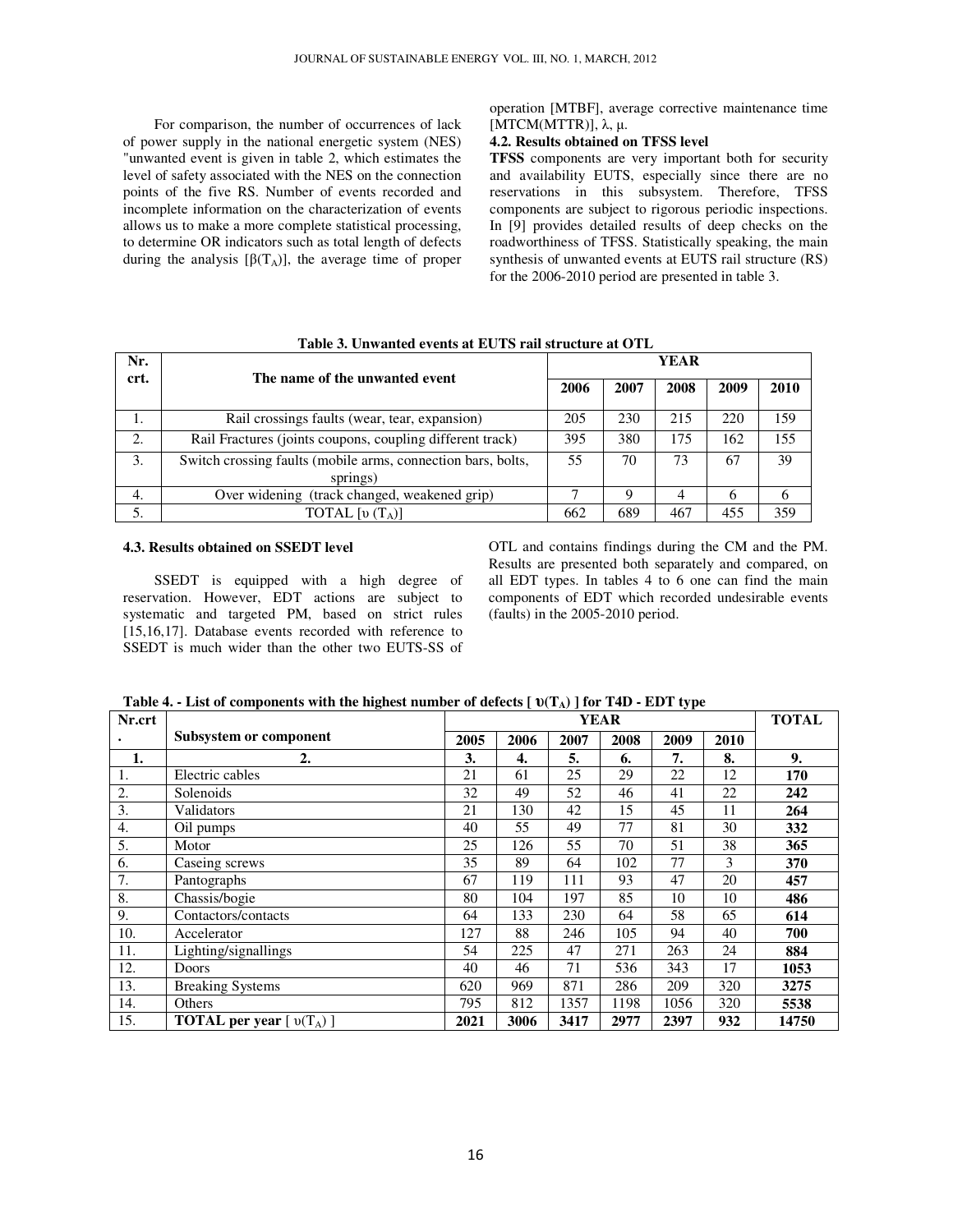| Nr               | Subsystem or component           | <b>YEAR</b> |      |      |      |      |                | <b>TOTAL</b> |
|------------------|----------------------------------|-------------|------|------|------|------|----------------|--------------|
|                  |                                  | 2005        | 2006 | 2007 | 2008 | 2009 | 2010           |              |
| 1.               | Oil pump                         | 25          | 5    |      | 13   | 9    |                | 54           |
| 2.               | Validator                        | 10          | 17   | 8    | 11   | 9    | $\overline{c}$ | 57           |
| 3.               | Electric cables                  | 20          | 43   | 12   | 26   | 15   | 4              | 120          |
| $\overline{4}$ . | Motor                            | 35          | 14   | 27   | 49   | 24   | 12             | 161          |
| 5.               | Pantographs                      | 25          | 26   | 40   | 45   | 21   | 13             | 170          |
| 6.               | Solenoid                         | 30          | 38   | 44   | 66   | 20   | 10             | 208          |
| 7.               | Chassis/bogie                    | 46          | 51   | 68   | 53   | 39   | 30             | 287          |
| 8.               | Contactors/contacts              | 72          | 89   | 112  | 52   | 28   | 25             | 378          |
| 9.               | Accelerator                      | 70          | 74   | 146  | 75   | 45   | 11             | 421          |
| 10.              | Caseing screw                    | 72          | 92   | 143  | 86   | 47   | 8              | 448          |
| 11.              | Doors                            | 20          | 35   | 29   | 233  | 136  | 6              | 459          |
| 12.              | Lighting/signallings             | 45          | 112  | 47   | 111  | 151  | 44             | 510          |
| 13.              | <b>Breaking Systems</b>          | 192         | 247  | 249  | 96   | 47   | 104            | 935          |
| 14.              | Others                           | 423         | 563  | 736  | 615  | 299  | 74             | 2710         |
| 15.              | <b>TOTAL per year</b> $[v(T_A)]$ | 1085        | 1406 | 1662 | 1531 | 890  | 344            | 6918         |

**Table 5. List of components with the highest number of defects [** υ**(TA) ] for kT4D - EDT type** 

**Tabel 6. - List of components with the highest number of defects [** υ**(TA) ] for ULF - EDT type** 

| Nr.crt.          |                                  |          | <b>YEAR</b>    | <b>TOTAL</b>   |     |
|------------------|----------------------------------|----------|----------------|----------------|-----|
|                  | Subsystem or component           | 2008     | 2009           | 2010           |     |
| 1.               | 2.                               | 3.       | 4.             | 5.             | 6.  |
| 1.               | Motor                            | $\Omega$ | $\Omega$       |                |     |
| 2.               | Pantographs                      | $\Omega$ | $\theta$       | 4              | 4   |
| 3.               | Contactors/contacts              | $\theta$ | $\overline{2}$ | 3              | 5   |
| 4.               | Chassis/bogie                    | $\theta$ | $\theta$       | 6              | 6   |
| 5.               | Electric cables                  | $\Omega$ | 2              | 5              | 7   |
| 6.               | Caseing screw                    | $\theta$ |                | $\overline{7}$ | 8   |
| $\overline{7}$ . | Solenoid                         | $\theta$ | $\theta$       | 10             | 10  |
| 8.               | Accelerator                      | $\theta$ | 3              | 10             | 13  |
| 9.               | Validator                        | 3        | 5              | 7              | 15  |
| 10.              | Lighting/signallings             | 2        |                | 19             | 22  |
| 11.              | <b>Breaking Systems</b>          | 4        | 3              | 20             | 27  |
| 12.              | Doors                            | 6        | 4              | 22             | 32  |
| 13.              | Others                           | 26       | 128            | 132            | 286 |
| 14.              | <b>TOTAL per year</b> $[v(T_A)]$ | 41       | 149            | 246            | 436 |

Fig. 3 shows a comparison of the variable values for the most vulnerable components of the three EDT types $[v(T_A)]$ .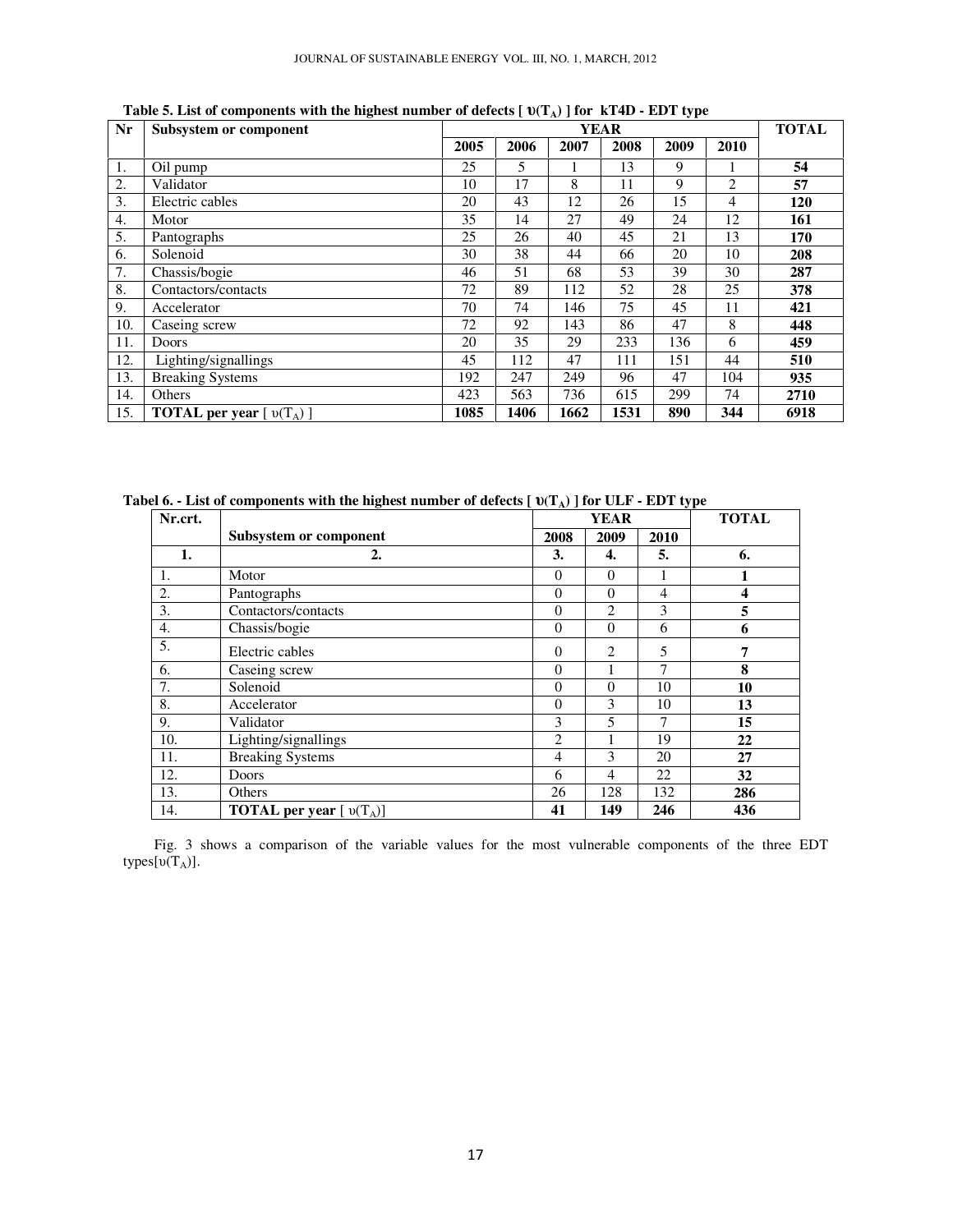

**Fig. 3. – Values of [**υ**(TA)] variable during the analysis time on EDT components** 

For comparative analysis of EDT, for each EDT type, one calculated the "number of relative fails" indicator for the studied period:

$$
V_r(T_A) = \frac{V(T_A)}{n} \tag{1}
$$

n – the number of a certain type of EDT Results are presented in table 7:

| <b>EDT</b> Type  | Nr.EDT[n] | Year | υr<br>Fails per year $[v(T_A)]$ | Relative Fails $[v_r(T_A)]$ |
|------------------|-----------|------|---------------------------------|-----------------------------|
|                  | 2         | 3    | 4                               | 5                           |
| <b>ULF</b>       | 5         | 2008 | 39                              | 7.8                         |
| <b>ULF</b>       | 10        | 2009 | 149                             | 14.9                        |
| <b>ULF</b>       | 10        | 2010 | 59                              | 5.9                         |
| Average/year     | 8.33      |      | 82.33                           | 9.53                        |
| KT4D             | 25        | 2005 | 1085                            | 43.4                        |
| KT4D             | 24        | 2006 | 1416                            | 59                          |
| KT4D             | 25        | 2007 | 1662                            | 66.48                       |
| KT4D             | 30        | 2008 | 1511                            | 50.36                       |
| KT4D             | 21        | 2009 | 867                             | 41.28                       |
| KT4D             | 20        | 2010 | 344                             | 24.57                       |
| Average/year     | 23.83     |      | 1147.5                          | 47.51                       |
| T <sub>4</sub> D | 44        | 2005 | 2021                            | 45.93                       |
| T <sub>4</sub> D | 44        | 2006 | 3006                            | 68.32                       |
| T <sub>4</sub> D | 45        | 2007 | 3417                            | 75.93                       |
| T <sub>4</sub> D | 42        | 2008 | 2898                            | 69                          |
| T <sub>4</sub> D | 45        | 2009 | 2452                            | 54.48                       |
| T <sub>4</sub> D | 43        | 2010 | 932                             | 20.71                       |
| Average/year     | 43.83     |      | 2379.33                         | 55.72                       |

**Table 7. – Annual relative number of fails on EDT types** 

In Fig.4 and 5, three types of EDT evolutions are compared during the analysis of the "number of relative fails" indicator  $[\mathbb{U}_r(T_A)].$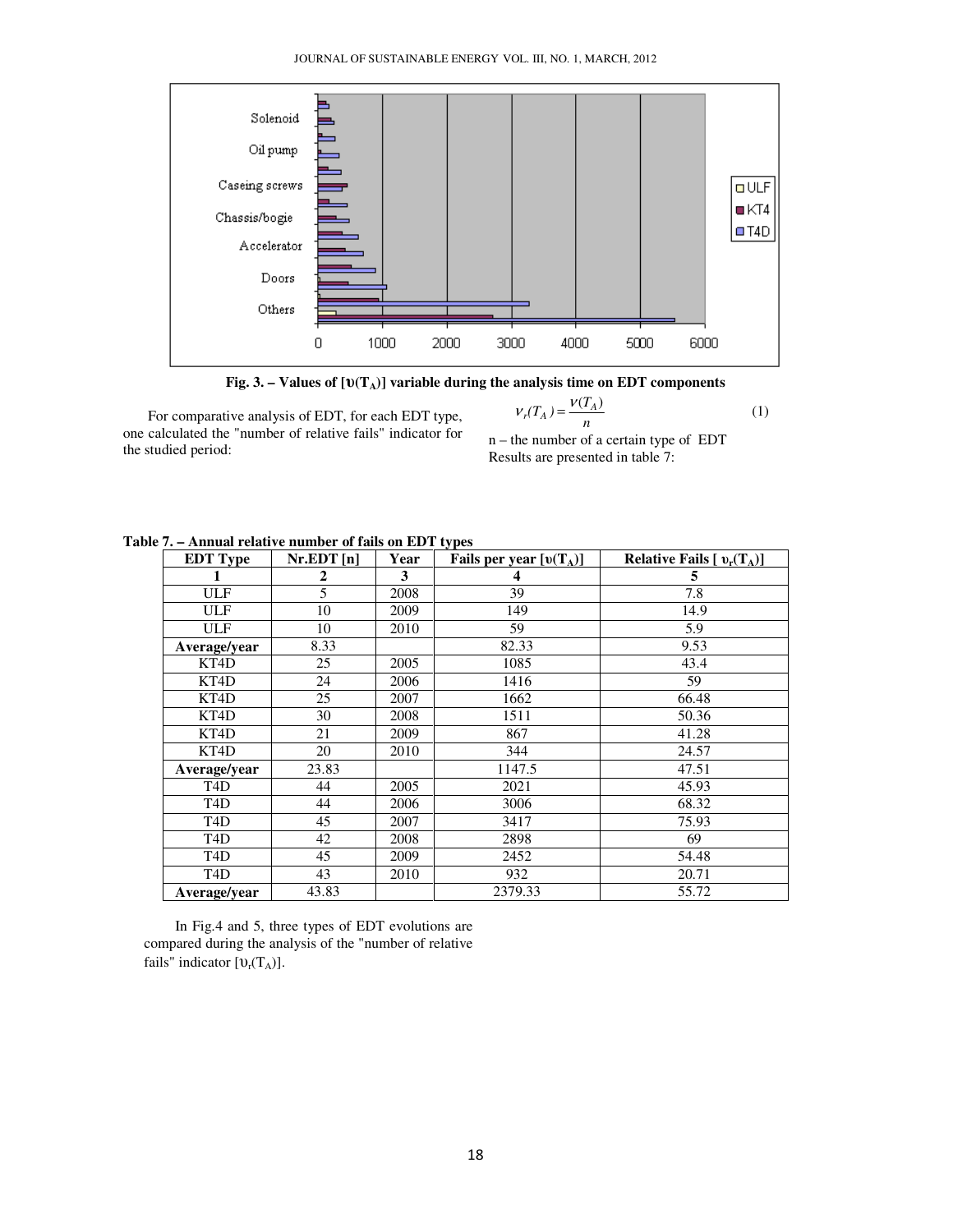

**Fig. 4 – The evolution of** υ**r(TA) indicator for EDT of TL**



**Fig. 5 – The comparison of average values of fails / year** ν**r(TA) for EDT of OTL**

# **5. IDENTIFICATION OF DISTRIBUTION LAWS OF RANDOM VARIABLES THAT CHARACTERIZE THE RELIABILITY OF EUTS**

Based on detailed EDT records, variation form strings of random variables (RV) can be made:

• Good operation time  $(T_F)$ 

- Corrective maintenance time  $(T_{CM})$
- Preventive maintenance time  $(T_{PM})$ .

 $T_{PM}$  variable is, in fact, a quasi-random one. Variation strings were calculated for all EDT types, and they are fully given in [9]. Processing of the 9 sets of values by running the program FRVA [18,19], we obtain parameter values of the tested theoretical distribution functions (E, W, N) and maximum deviation values from the empirical distribution  $[D_{\text{max}}]$ , in table 8.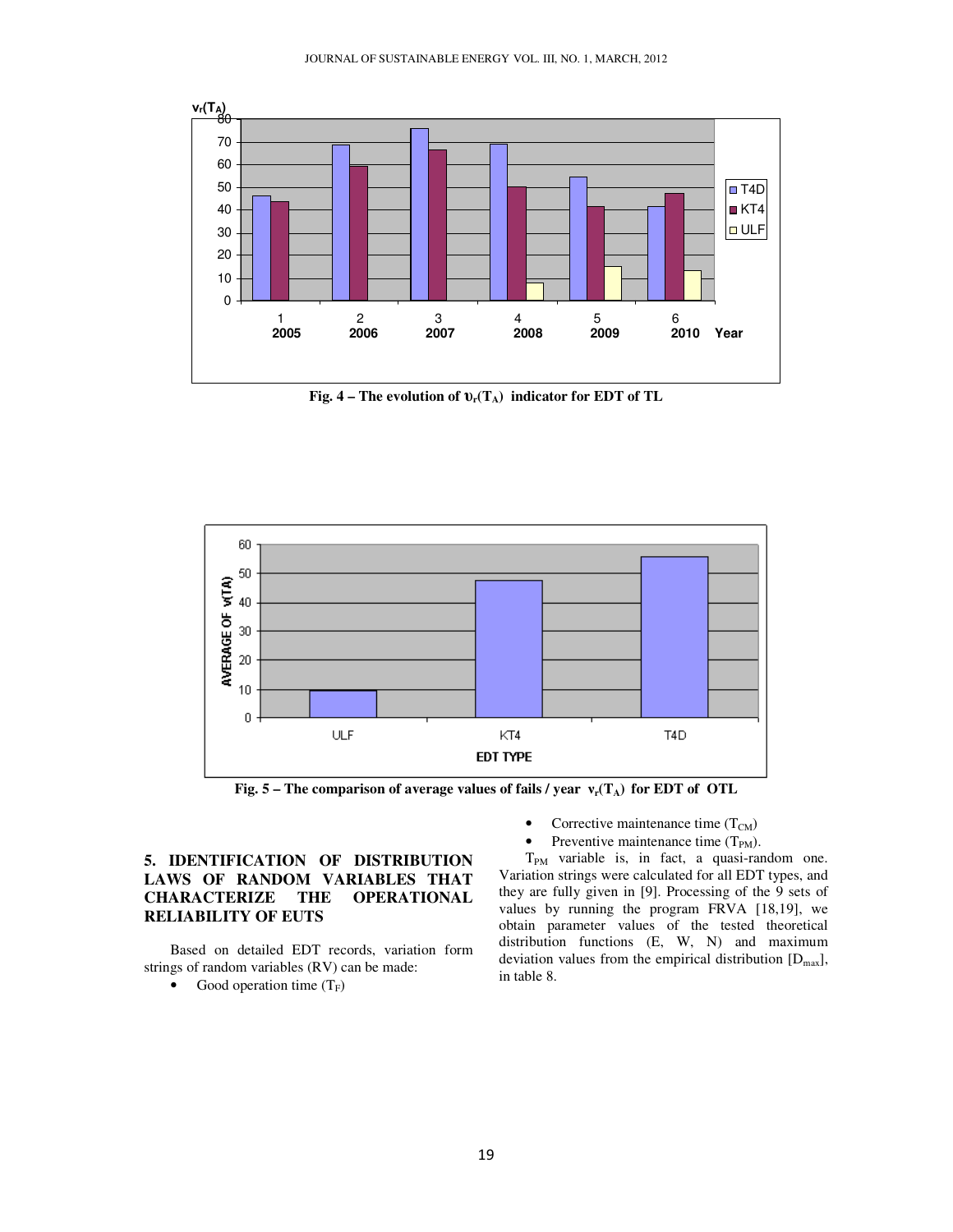|                    |                                 |          | $T_F(R)$          |           | $T_{CM}(CM)$       |                             | $T_{PM}(PM)$       |           |  |
|--------------------|---------------------------------|----------|-------------------|-----------|--------------------|-----------------------------|--------------------|-----------|--|
| <b>EDT</b><br>Type | <b>Distribution</b><br>function |          |                   |           |                    |                             |                    |           |  |
|                    |                                 |          | Parameter         |           | Parameter          |                             | Parameter          |           |  |
|                    |                                 |          | values            | $D_{max}$ | values             | $D_{\underbar{\text{max}}}$ | values             | $D_{max}$ |  |
|                    | Exponential                     |          | $\lambda$ =0.037  | 0.097     | $\mu_{CM} = 0.067$ | 0.152                       | $\mu_{PM} = 0.134$ | 0.43      |  |
| T <sub>4</sub> D   | Weibull                         | n        | 23.897            | 0.075     | 1.578              | 0.102                       | 2.885              | 0.114     |  |
|                    |                                 | $\beta$  | 1.157             |           | 14.164             |                             | 1.075              |           |  |
|                    |                                 | m        | 24.428            |           | 13.319             |                             | 3.161              |           |  |
|                    | Normal                          | $\sigma$ | 35.136            | 35.136    | 19.68              | 0.269                       | 13.82              | 0.41      |  |
|                    | Exponential                     |          | $\lambda = 0.031$ | 0.109     | $\mu_{CM} = 0.058$ | 0.202                       | $\mu_{PM} = 0.325$ | 0.154     |  |
| KT4D               |                                 | η        | 33.29             | 0.076     | 13.587             | 0.105                       | 2.522              | 0.102     |  |
|                    | Weibull                         | $\beta$  | 1.194             |           | 1.332              |                             | 1.223              |           |  |
|                    |                                 | m        | 32.045            | 0.184     | 13.473             | 0.304                       | 2.628              | 0.335     |  |
|                    | Normal                          | $\sigma$ | 35.393            |           | 24.281             |                             | 5.573              |           |  |
|                    | Exponential                     |          | $\lambda = 0.002$ | 0.486     | $\mu_{CM} = 0.255$ | 0.291                       | $\mu_{PM} = 0.119$ | 0.212     |  |
| <b>ULF</b>         |                                 | η        | 143.233           | 0.101     | 9.305              | 0.164                       | 2.484              | 0.151     |  |
|                    | Weibull                         | $\beta$  | 0.964             |           | 1.431              |                             | 1.052              |           |  |
|                    |                                 | m        | 163.702           |           | 8.455              | 0.212                       | 2.628              | 0.335     |  |
|                    | Normal                          | $\sigma$ | 810.104           | 0.422     | 8.065              |                             | 5.573              |           |  |

**Table 8. – Parameter values of the tested theoretical tested distributions referring on RV specific to EDT of OTL** 

Where the units of measuring are:  $(\lambda, \mu)$  -  $[h^{-1}]$ ;  $\eta$  –  $[h]$ ;  $m - [h]$ ;  $\sigma - [h]$ 

Given the  $D_{\text{max}}$  values, one recommends the following distribution functions for modelling the reliability and maintainability of EDT:

### **a.) For KT4D type of EDT:**

• Random  $T_F$  variable:

$$
R(t) = e^{-\left(\frac{t}{33.3}\right)^{1.19}}
$$
 (2)

• Random  $T_{CM}$  variable:

$$
M_{CM} (t_{CM}) = 1 - e^{-\left(\frac{t_{CM}}{13.59}\right)^{1.33}}
$$

 (3) Random T<sub>PM</sub> variable:

$$
M_{PM} (t_{PM}) = 1 - e^{-\left(\frac{t_{PM}}{2.52}\right)^{1.22}}
$$
 (4)

# **b.) For T4D+B4D type of EDT:**  • Random  $T_F$  variable:

$$
R(t) = e^{-\left(\frac{t}{23.9}\right)^{1.16}}
$$
 (5)

• Random  $T_{CM}$  variable:

$$
M_{CM}(t_{CM}) = 1 - e^{-\left(\frac{t_{CM}}{14.16}\right)^{1.58}}
$$
(6)

• Random  $T_{PM}$  variable:

$$
M_{PM}(t_{PM}) = 1 - e^{-\left(\frac{t_{PM}}{2.89}\right)^{1.08}}
$$
 (7)

in 19

c.) For ULF type of EDT:  
\n• Random T<sub>F</sub> variable:  
\n
$$
R(t) = e^{-\left(\frac{t}{143.2}\right)^{0.96}}
$$

$$
(143.2)
$$
 (8)

• Random T<sub>CM</sub> variable:  
\n
$$
M_{CM} (t_{CM}) = 1 - e^{-\left(\frac{t_{CM}}{9.31}\right)^{1.43}}
$$
\n(9)

**Random T<sub>PM</sub> variable:**  
\n
$$
M_{PM} (t_{PM}) = 1 - e^{-\left(\frac{t_{PM}}{2.48}\right)^{1.05}}
$$
\n(10)

Values of fundamental reliability indicators for EDT are presented in table 9.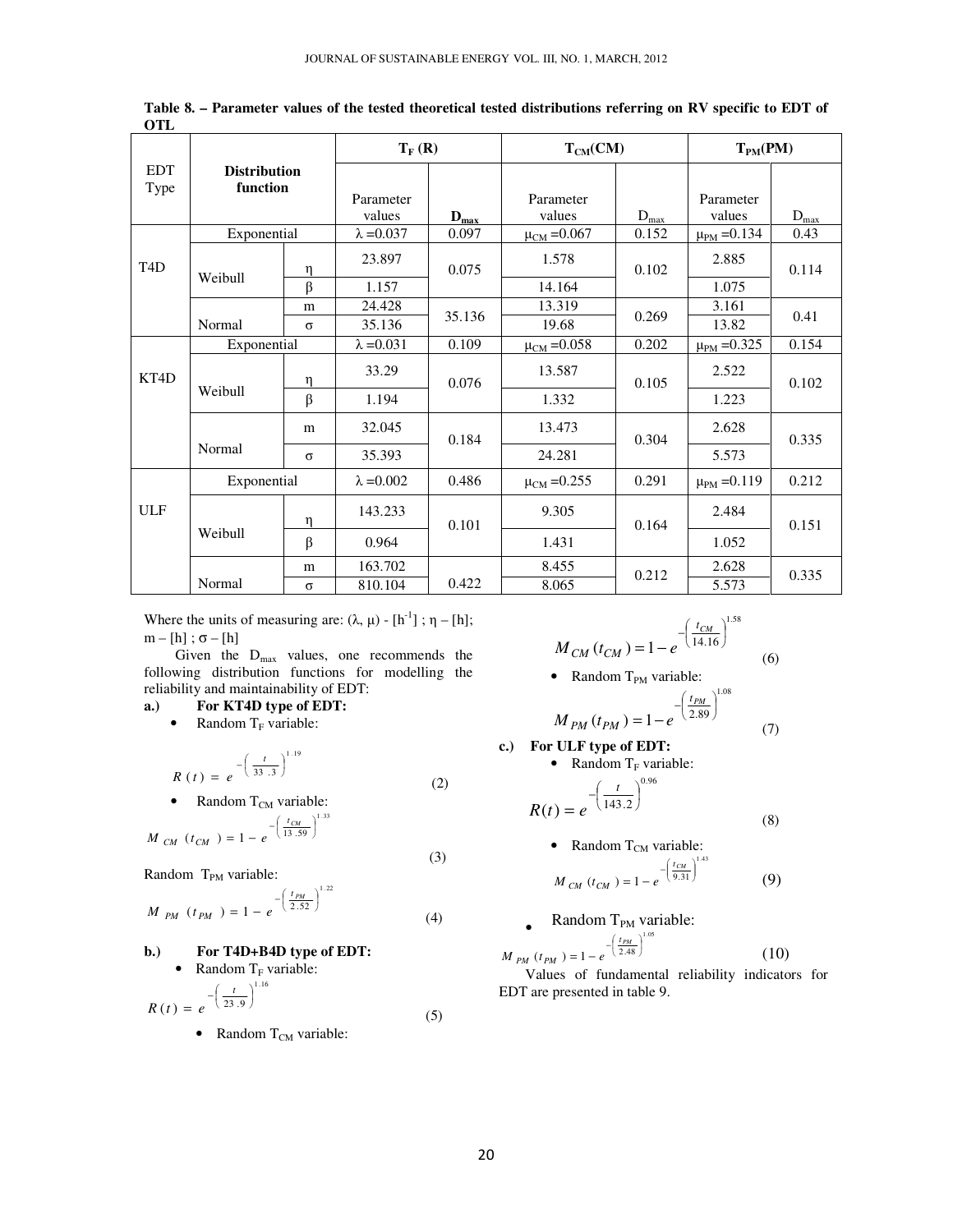| <b>EDT</b> Type | <b>MTBF</b><br>[hours] | <b>MTCM</b><br>(MTTR)<br>[hours] | <b>MTPM</b><br>[hours] | ∼<br>$[h-1]$ | $\mu_{CM}$ [h <sup>-1</sup> ] | $\mu_{PM}$ [h <sup>-1</sup> ] |
|-----------------|------------------------|----------------------------------|------------------------|--------------|-------------------------------|-------------------------------|
| KT4D            | 32.3                   | 17.24                            | 3.08                   | 0.031        | 0.058                         | 0.325                         |
| $T4D+B4D$       | 27.03                  | 14.93                            | 7.46                   | 0.037        | 0.067                         | 0.143                         |
| ULF             | 500                    | 3.92                             | 8.4                    | 0.002        | 0.255                         | 0.119                         |

**Table 9.** *–* **Values of fundamental reliability indicators for EDT of OTL**

### **5. CONCLUSIONS**

Database operational reliability of the components of OTL - EUTS structure is consistent with respect to EDT and inconsistent with respect to components of SSAD and TFSS structure. The data was organized and completed substantially in the last two years.

Analysis of operational reliability, on the extended five years  $[2006 \div 2010]$ , reflects the following hierarchy of events with the greatest impact on the SSAD structures unavailability of OTL - UTSUEDT:

 $\rightarrow$  Shutdown due to overload or wagon fault;

- $\rightarrow$  Lack of communication (computer modem);
- $\rightarrow$  No voltage supply of the NES (6kV);
- $\rightarrow$  Switch coil lock;
- $\rightarrow$  Injection Cable Fault.

The operational reliability analyzes of TFSS networks of OTL - EUTS made for a period of 5 years  $[2006 \div 2010]$ , reflect the following hierarchy of events with the greatest impact on availability of this subsystem:  $\rightarrow$  Rail Fractures (joints coupons, coupling different

track);  $\rightarrow$  Over widening (track changed, weakened grip);

 $\rightarrow$  Rail crossings faults (wear, tear, expansion);

 $\rightarrow$  Switch crossing faults (mobile arms, connection bars, bolts, springs).

From the database established for EDT at OTL, during the six years  $[2005 \div 2010]$ , one obtained the following hierarchy of components in terms of impact on EDT operational reliability:

• EDT type T4D + B4D: braking system, lighting system / signal, doors, screw housing and accelerator;

• EDT type KT4D: brakes, doors, lighting / signalling, accelerator and contactors / contacts;

• EDT type ULF: type doors, brake systems, lighting / signalling, validation and acceleration system.

Summary of events registered at OTL database reflects the following increases in the relative number of falls (number of falls / number of copies in use) over 6 years  $[2005 \div 2010]$  on the endowment EDT of OTL

• for type T4D and KT4D of EDT increased from  $[2005 \div 2008]$  and decreases in  $[2008 \div 2010]$  period;

• for type ULF of EDT increased in 2009 and decreased in 2010 compared to 2009;

• the 3 types of EDT of OTL administration, rank in the terms of average value  $v_r$  indicator (relative number of defects per year) as follows: T4D (55.7), KT4D (47.5); ULF (9.5).

Database on the events recorded in the OTL EDT is suitable to statistical analysis of identifying laws that reflect the true empiric distributions of random variables. Application of statistical processing model using the FRVA computer program, concluded that for the three types of EDT and with reference to the three random variables (T<sub>F</sub>, T<sub>CM</sub>, T<sub>PM</sub>), Weibull distribution law most closely reflects the empirical distribution. The value obtained for the parameter β of the random variable  $T_F$ distribution law, reflects the fact that during the analysis, reliability improves for ULF type of EDT compared to the other two types of EDT (KT4D and T4D) which are worse.

The values for EDT fundamental reliability indicators of OTL reflect the followings:

• The reliability of EDT type ULF is much higher than the level of reliability of EDT type kT4D and T4D that have similar values for MTBF indicator;

• Time spent on preventive maintenance for EDT type ULF is greater than EDT type T4D and much higher than type KT4D;

• Corrective maintenance time for EDT type T4D and kT4D is much higher than EDT type ULF;

• CM time for old EDT (KT4D and T4D) is more than PM time of these EDT types; for EDT type ULF this is vice versa.

#### **REFERENCES**

[1] \*\*\*: *Strategy of sustainable development for EU, Bruxelles*, 10117/06;

[2]\*\*\*: *Politics of energy for EU*, Phare RO 0006/18.02.2003;

[3] Paulley N. – *The demand for public transport: the effects of fares, quality of service, income and car ownership,* Elsevier Ltd, 2006

[4] L Dell'ollio, A. Ibeas, P. Cecin, *The quality of services desired by transport users*, Elsevier Ltd, 2010

[5] P. Yaliniz, S. Bilgic, Y. Vitosoglu, C. Turan, Evaluation of urban public transportation efficiency in Kutahya, Turkey;

[6] B.R. Sampanio, O.L. Neto, Y. Sampanio, Efficiency analyzes of public transport systems. Lessons for institutional planning, Elsevier Ltd, 2008;

[7] M.G. Karlaftis, D. Tsamboulas, Efficiency measurement in public transport: Are findings specification sensitive? Elsevier Ltd, 2011;